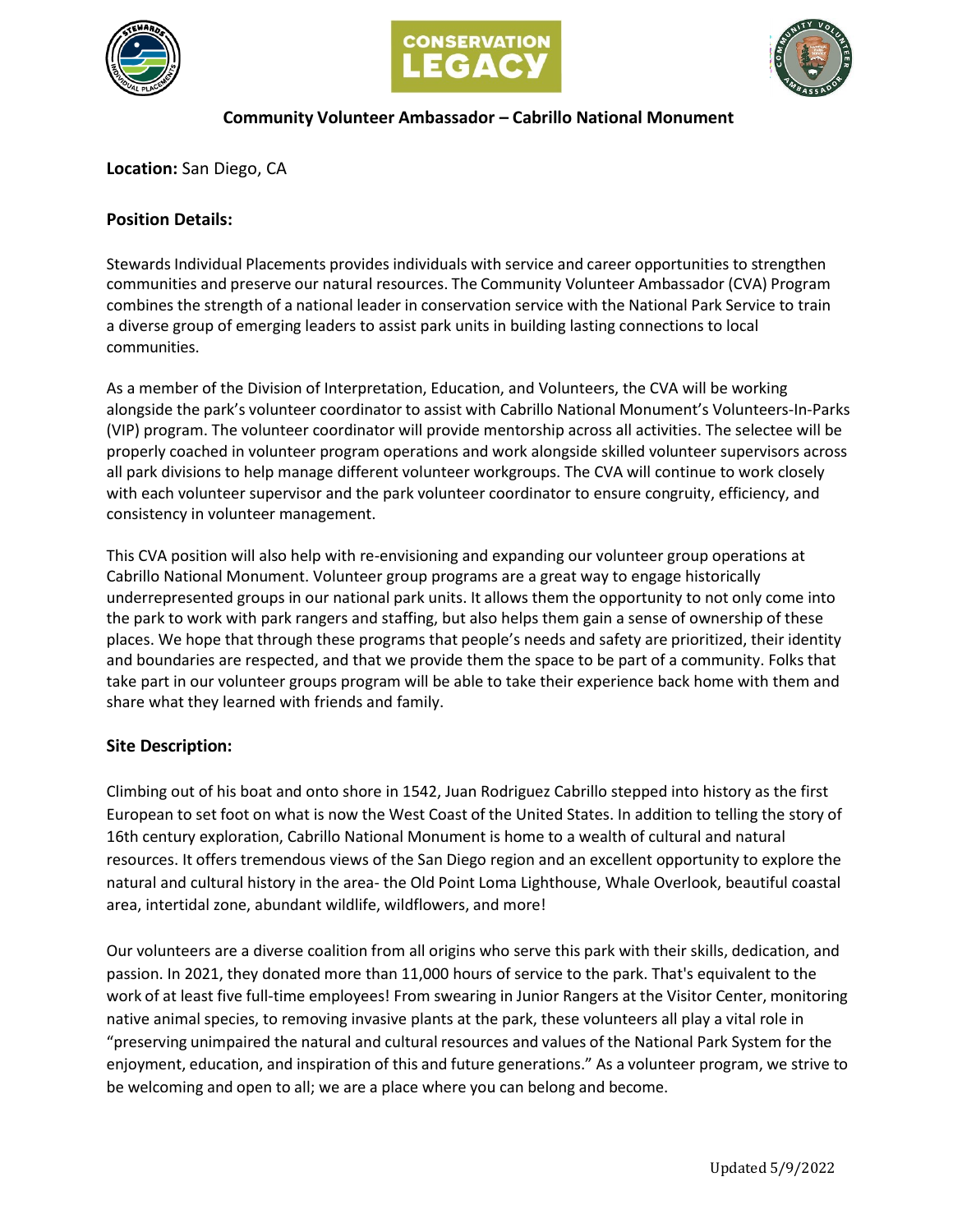





### **Position Responsibilities:**

- Support volunteer program operations by recruiting, onboarding, and ensuring training for new volunteersto make sure they all feel welcome to Cabrillo National Monument's operations.
- Support with Cabrillo National Monument's annual volunteer recognition event. This includes review of volunteer hours, curating recognition items, and assisting in the planning of the event.
- Provide administration and coordination support to volunteer program. This includes assisting with tracking and filing volunteer paperwork, monthly newsletter, and volunteer program inbox.
- Help implement a Volunteer Group Project Request Form and Volunteer Group Project Catalog, which will help establish a quick response time and matching process for volunteer groups.
- Develop engaging programming for our volunteer groups operations that includes educational components, dialogue, and stewardship projects to create a sense of ownership for participants. Examples include an introduction to our national parks, hiking 101, inclusion in the outdoors, dialogues about identity, new selection of volunteer project types, etc.
- Through community outreach and engagement, build sustainable partnerships with new audiences by inviting them to take part in our volunteer groups program.
- Maintain a supportive, positive atmosphere that welcomes and respects all individuals, promotes the potential of all volunteers, and provides a quality experience to both youth and their families.
- Plan and implement programs to support outreach during special events, including, but not limited to: Latino Advocacy Week, National Volunteer Week, Black Birders Week, National Trails Day, Latino Conservation Week, Black in National Parks Week, National Public Lands Day. Work alongside supervisor to assure programs are culturally relevant, developmentally appropriate, grounded in equity and empathy, and consistent with National Park Service values.

## **CVA Minimum Requirements:**

- Participate in the CVA National Early Service Training in fall/winter 2022/2023
- Be a U.S. citizen or lawful permanent resident
- $\bullet$  Be 18-30 years old at time of service (veterans up to 35 years old)
- Highly motivated and enthusiastic individual.
- Experience coordinating projects with strong attention to detail.
- Ability to plan, lead, and participate in program activities in a variety of indoor and/or outdoor settings.
- Education: High School Diploma/GED
- Submit proof of a Driver's License and undergo a Federal Background Check, upon selection
- US Citizen, or Lawful Permanent Resident Alien of the United States

## **Preferred Qualifications:**

- Connection to nature.
- Effective communication skills.
- Ability to develop positive, authentic relationships with people from different backgrounds.
- Background and/or interest in environmental/outdoor education, outdoor recreation, and community engagement.
- Prior experience working with diverse populations.
- Valid Driver's License, preferred, but not necessary.